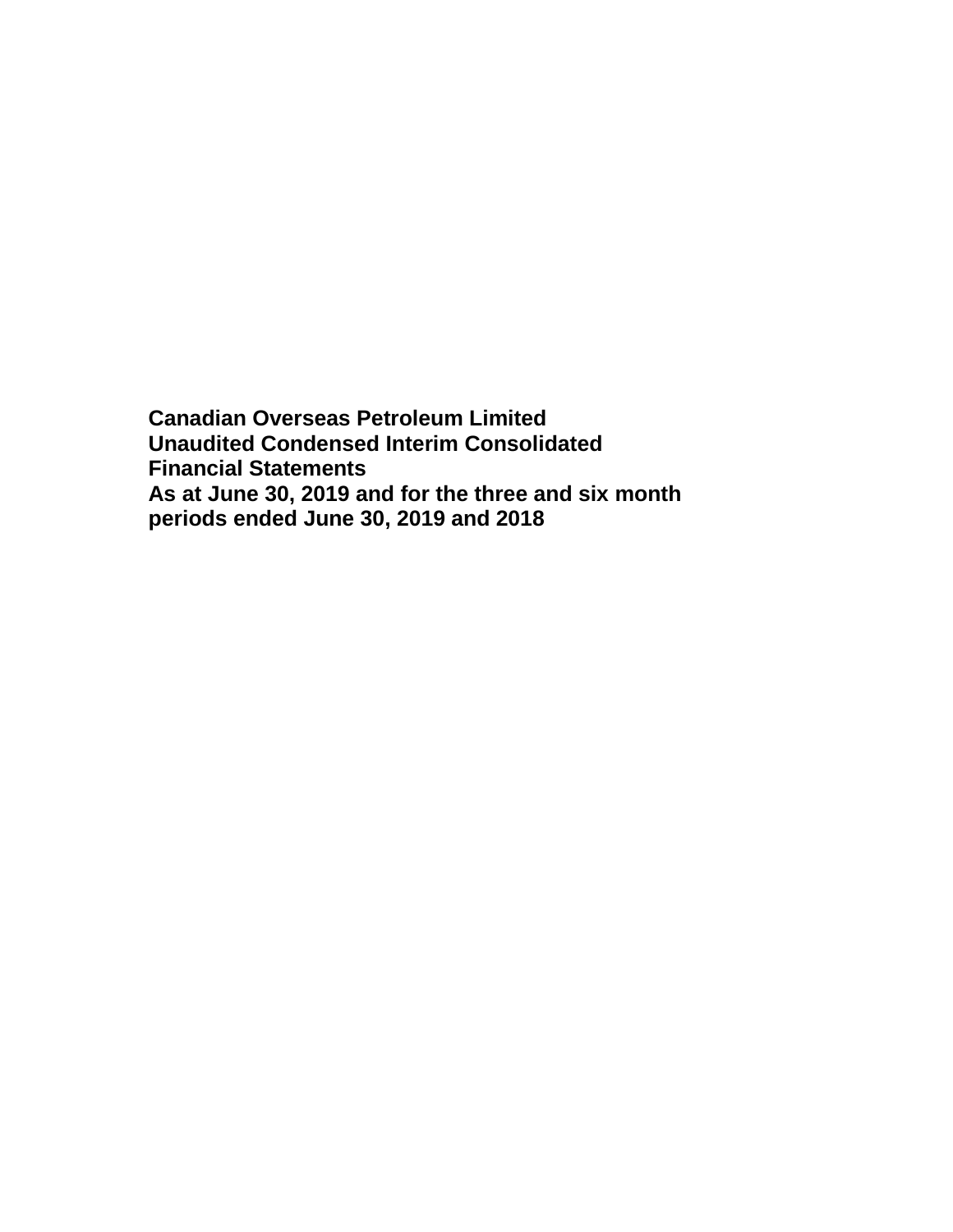#### **Management's Responsibility for Consolidated Financial Statements**

The information provided in these unaudited condensed interim consolidated financial statements is the responsibility of management. In the preparation of the statements, estimates are sometimes necessary to make a determination of future values for certain assets or liabilities. Management believes such estimates have been based on careful judgments and have been properly reflected in the accompanying consolidated financial statements.

Management maintains a system of internal controls to provide reasonable assurance that the Company's assets are safeguarded and to facilitate the preparation of relevant and timely information.

The audit committee has reviewed the unaudited condensed interim consolidated financial statements with management and has reported to the Board of Directors. The Board of Directors has approved the unaudited consolidated interim financial statements as presented.

*Signed "Arthur S. Millholland" Signed "Aleksandra Owad"* Arthur S. Millholland Aleksandra Owad President and Chief Executive Officer Chief Financial Officer August 13, 2019 August 13, 2019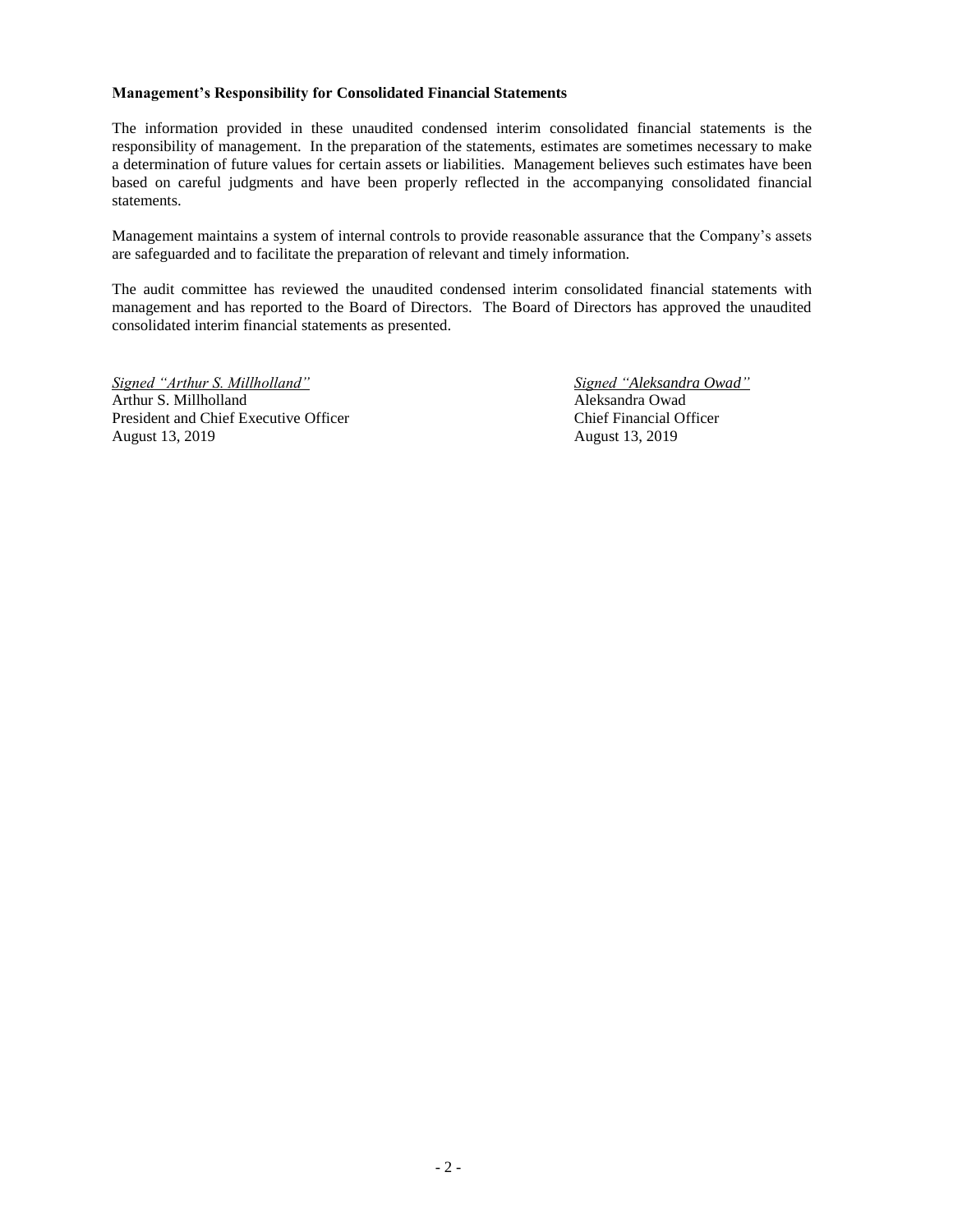# **Condensed Consolidated Statements of Financial Position (unaudited)**

**(in thousands of United States dollars)**

| As at                                      | <b>June 30,</b><br>2019 | December 31,<br>2018 |
|--------------------------------------------|-------------------------|----------------------|
| <b>Assets</b>                              |                         |                      |
| Current                                    |                         |                      |
| Cash and cash equivalents (note 4)         | \$<br>673               | \$<br>1,856          |
| Accounts receivable                        | 26                      | 79                   |
| Prepaid expenses                           | 130                     | 150                  |
| Deposits                                   | 44                      | 44                   |
|                                            | 873                     | 2,129                |
| Office equipment                           | 41                      | 52                   |
| Long-term receivable                       | 239                     | 238                  |
|                                            | \$<br>1,153             | \$2,419              |
| <b>Liabilities</b>                         |                         |                      |
| Current                                    |                         |                      |
| Accounts payable and accrued liabilities   | \$<br>883               | \$<br>336            |
|                                            | 883                     | 336                  |
| <b>Shareholders' Equity</b>                |                         |                      |
| Share capital (note $5(a)$ )               | 137,507                 | 136,942              |
| Warrants (note $5(b)$ )                    | 153                     | 330                  |
| Contributed capital reserve (note $5(c)$ ) | 50,394                  | 50,394               |
| Deficit                                    | (185, 728)              | (183,511)            |
| Accumulated other comprehensive loss       | (2,056)                 | (2,072)              |
|                                            | 270                     | 2,083                |
|                                            | \$<br>1,153             | \$2,419              |

**Going concern** *(note 2)* **Commitments and contractual obligations** *(note 6)*

See accompanying notes to the unaudited condensed interim consolidated financial statements.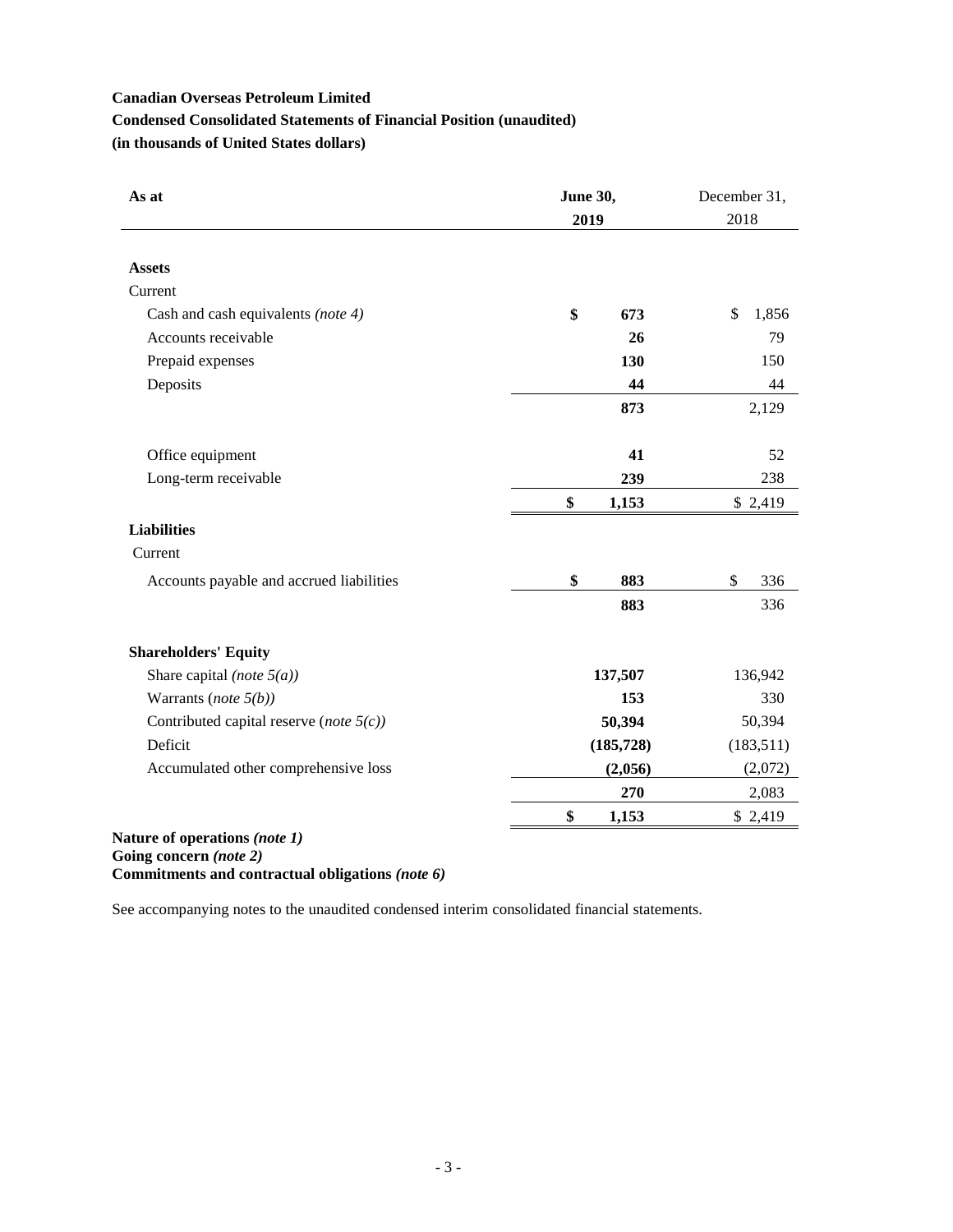# **Condensed Consolidated Statements of Comprehensive Loss (unaudited)**

**(in thousands of United States dollars, except per share amounts)**

|                                                       | Three months<br>ended<br>June 30, 2019 | Three months<br>ended<br>June 30, 2018<br>Restated | Six months<br>ended<br>June 30, 2019 | Six months<br>ended<br>June 30, 2018<br>Restated |
|-------------------------------------------------------|----------------------------------------|----------------------------------------------------|--------------------------------------|--------------------------------------------------|
| <b>Operations</b>                                     |                                        |                                                    |                                      |                                                  |
| Pre-license costs                                     | \$                                     | \$                                                 | \$                                   | $\mathbb{S}$<br>(321)                            |
| Administrative                                        | (1,021)                                | (1, 197)                                           | (2,212)                              | (2,451)                                          |
| Depreciation                                          | (4)                                    | (5)                                                | (10)                                 | (10)                                             |
|                                                       | (1,025)                                | (1,202)                                            | (2,222)                              | (2,782)                                          |
| <b>Finance income and costs</b>                       |                                        |                                                    |                                      |                                                  |
| Interest income                                       | $\mathbf{1}$                           | 6                                                  | $\boldsymbol{2}$                     | 6                                                |
| Foreign exchange (loss)/gain                          | (67)                                   | (149)                                              | 4                                    | (98)                                             |
|                                                       | (66)                                   | (143)                                              | 6                                    | (92)                                             |
| Loss before investments in joint ventures             | (1,091)                                | (1, 345)                                           | (2,216)                              | (2,874)                                          |
| Loss on investment in joint venture (note $3$ )       |                                        | (13)                                               | (1)                                  | (13)                                             |
| Net loss                                              | (1,091)                                | (1,358)                                            | (2,217)                              | (2,887)                                          |
| Gain/(loss) on translation of foreign<br>subsidiaries | 59                                     | 183                                                | 16                                   | 78                                               |
| Comprehensive loss                                    | (1,032)<br>\$                          | \$<br>(1,175)                                      | (2,201)<br>\$                        | \$<br>(2,809)                                    |
| Loss per share (basic and diluted)                    | (0.00)<br>\$                           | (0.00)<br>\$                                       | (0.00)<br>\$                         | \$<br>(0.00)                                     |
| Weighted average number of shares<br>outstanding      | 2,609,134,881                          | 1,523,139,350                                      | 2,548,281,745                        | 1,523,139,350                                    |

See accompanying notes to the condensed consolidated financial statements.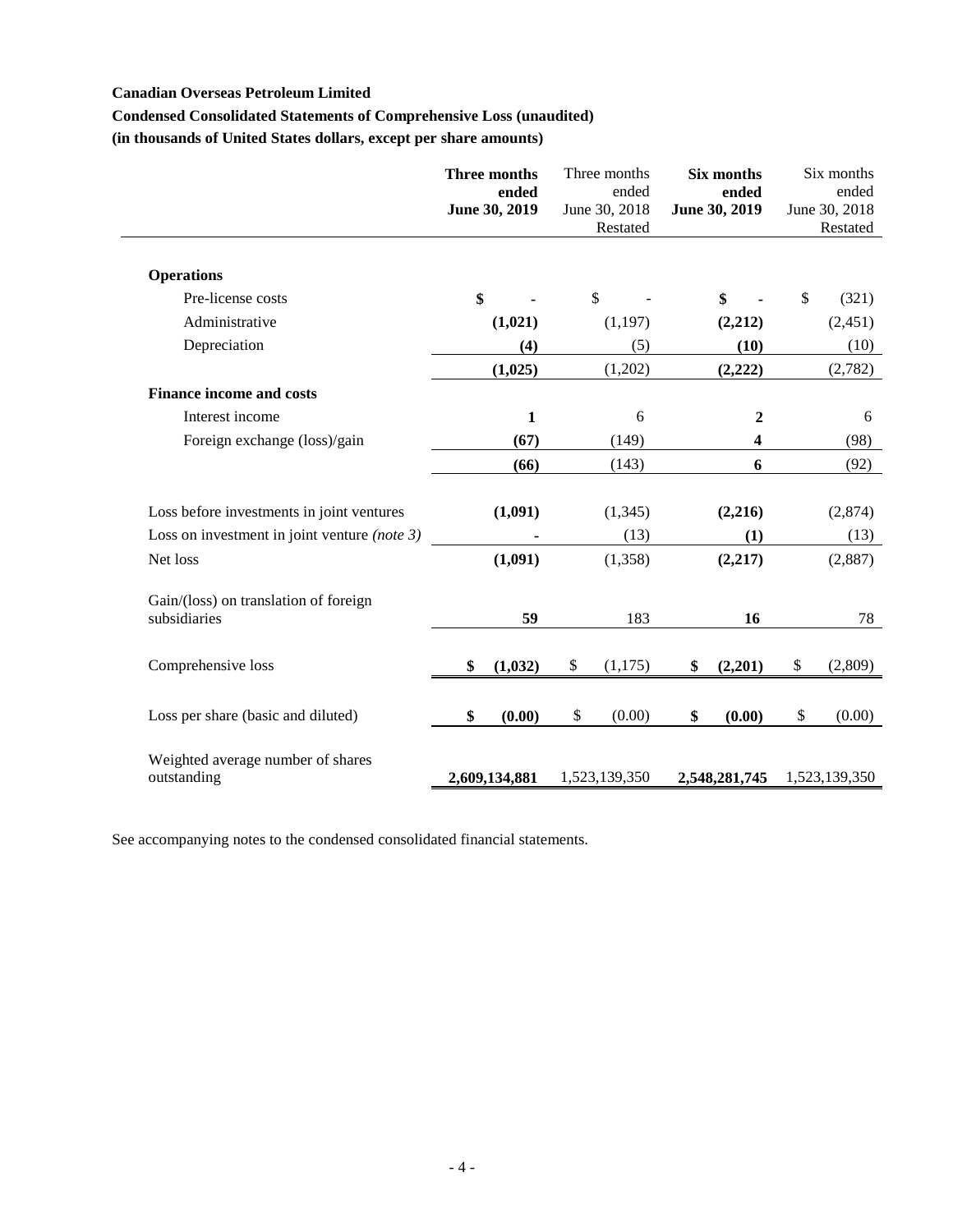# **Condensed Consolidated Statements of Changes in Equity (unaudited)**

**(in thousands of United States dollars)**

|                                                                                | <b>Share</b><br>Capital | <b>Warrants</b> | Contributed<br>Capital<br><b>Reserve</b> | <b>Deficit</b> | <b>Accumulated</b><br><b>Other</b><br>Comprehensive<br>Loss <sup>(1)</sup> | <b>Total</b><br><b>Equity</b> |
|--------------------------------------------------------------------------------|-------------------------|-----------------|------------------------------------------|----------------|----------------------------------------------------------------------------|-------------------------------|
| <b>Balance at December 31, 2017</b>                                            | 133,650<br>SS.          | \$              | 50,394<br>S                              | \$(178,595)    | \$<br>(2, 238)                                                             | \$3,211                       |
| Comprehensive loss for the<br>period                                           |                         |                 |                                          | (2,887)        | 78                                                                         | (2,809)                       |
| Reclassification of Fair Value<br>of Broker's Warrants (note 2)                |                         | 227             |                                          |                |                                                                            | 227                           |
| Balance at June 30, 2018,<br>restated                                          | \$<br>133,650           | 227<br>\$       | 50,394<br>\$                             | \$ (181,482)   | \$<br>(2,160)                                                              | \$629                         |
| <b>Balance at December 31, 2018</b>                                            | \$136,942               | \$330           | \$50,394                                 | \$ (183,511)   | \$<br>(2,072)                                                              | 2,083<br>\$                   |
| <b>Issued further to Offerings,</b><br>net of issue cost                       | 386                     |                 |                                          |                |                                                                            | 386                           |
| <b>Fair value of Broker's</b><br>warrants issued further to<br><b>Offering</b> |                         | $\overline{2}$  |                                          |                |                                                                            | $\boldsymbol{2}$              |
| <b>Fair value of Broker's</b><br>warrants that expired<br>unexercised          | 179                     | (179)           |                                          |                |                                                                            |                               |
| <b>Comprehensive loss for the</b><br>period                                    |                         |                 |                                          | (2,217)        | 16                                                                         | (2,201)                       |
| <b>Balance at June 30, 2019</b>                                                | \$137,507               | \$<br>153       | \$50,394                                 | \$ (185,728)   | \$<br>(2,056)                                                              | \$<br>270                     |

**(1)**As at June 30, 2019 and 2018, the accumulated other comprehensive loss balance consists of unrealized foreign exchange on translation of foreign subsidiaries.

See accompanying notes to the unaudited condensed interim consolidated financial statements.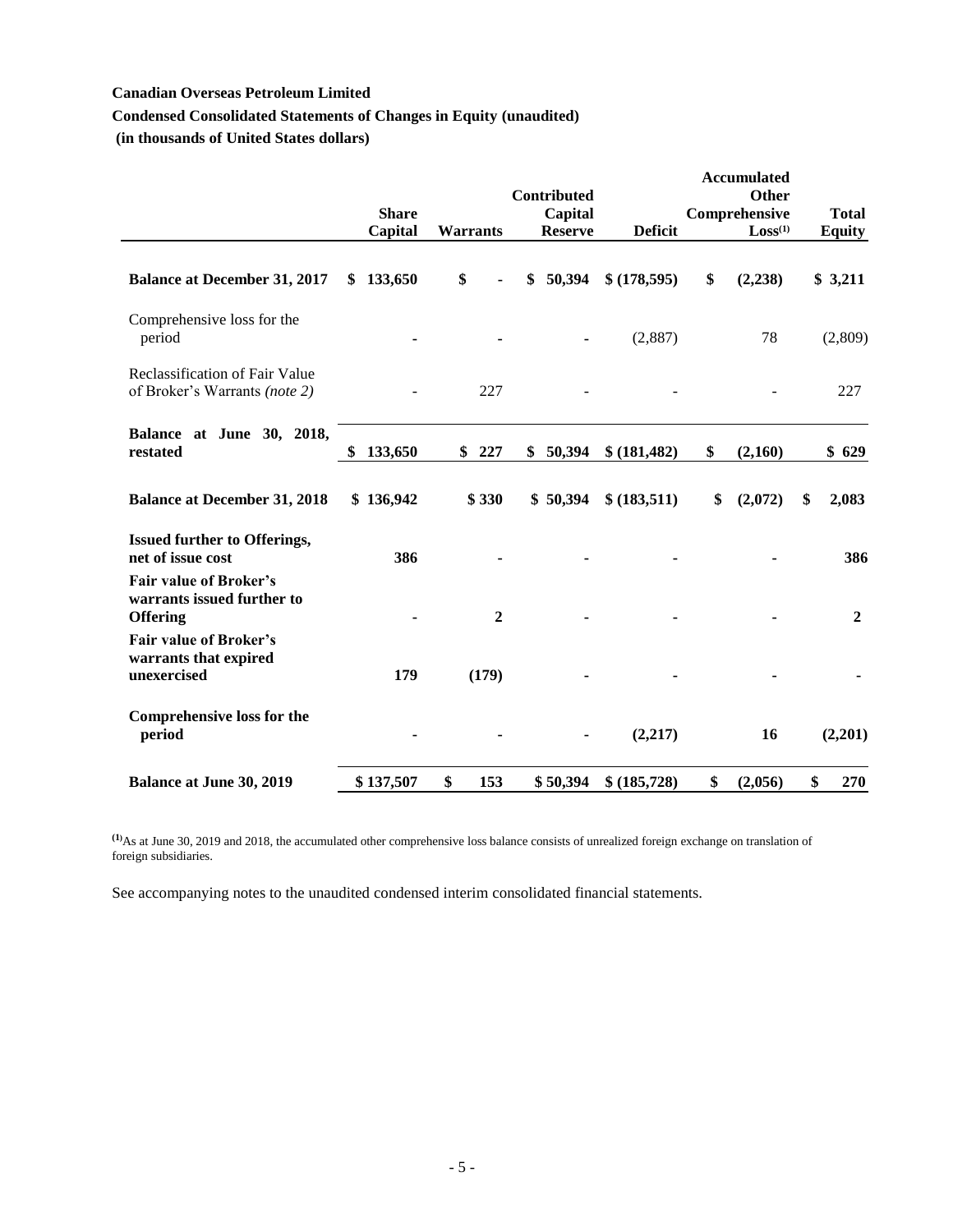# **Condensed Consolidated Statements of Cash Flows (unaudited)**

**(in thousands of United States dollars)**

| For the six months ended June 30                                                      | 2019          | 2018<br>Restated |
|---------------------------------------------------------------------------------------|---------------|------------------|
| <b>Cash Used In Operating Activities</b>                                              |               |                  |
| Net loss                                                                              | \$<br>(2,217) | \$<br>(2,887)    |
| Interest income                                                                       | (2)           | (6)              |
| Add (deduct) non-cash items:                                                          |               |                  |
| Depreciation                                                                          | 10            | 10               |
| Unrealized foreign exchange (gain)/loss                                               | (12)          | 151              |
| Loss on investment in joint venture (note $3$ )                                       | $\mathbf{1}$  | 13               |
|                                                                                       | (2,220)       | (2,719)          |
| Net change in non-cash working capital (note 8)                                       | 446           | 478              |
|                                                                                       | (1,774)       | (2,241)          |
| <b>Cash Provided by Financing Activities</b>                                          |               |                  |
| Issuance of common shares, net of issue costs                                         | 388           |                  |
| Net change in non-cash working capital (note 8)                                       | 174           |                  |
|                                                                                       | 562           |                  |
| <b>Cash Provided by Investing Activities</b>                                          |               |                  |
| Additions to office equipment                                                         |               | (4)              |
| Additions to investment in joint venture (note $3$ )                                  | (1)           | (13)             |
| Interest income                                                                       | 2             | 6                |
|                                                                                       | $\mathbf{1}$  | (11)             |
| Decrease in cash and cash equivalents<br>during the period                            | (1,211)       | (2,252)          |
| Effect of foreign exchange on cash and cash<br>equivalents held in foreign currencies | 28            | (72)             |
| Cash and cash equivalents, beginning of period                                        | 1,856         | 4,060            |
| Cash and cash equivalents, end of period                                              | \$<br>673     | \$<br>1,736      |

See accompanying notes to the unaudited condensed interim consolidated financial statements.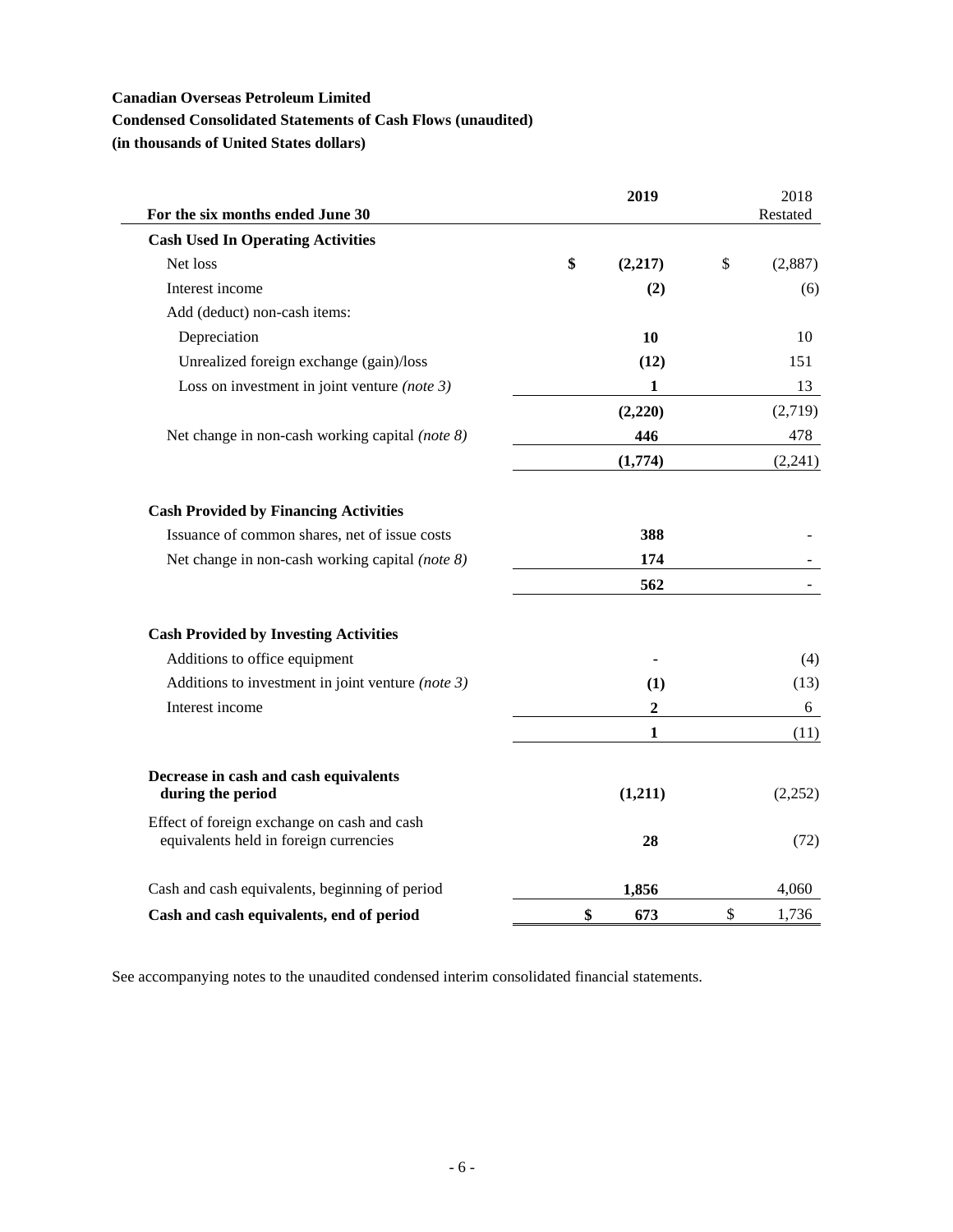# **1. NATURE OF OPERATIONS**

Canadian Overseas Petroleum Limited ("COPL" or the "Company"), is a widely-held publicly traded company incorporated and domiciled in Canada. The Company's common shares are traded on the London Stock Exchange in the UK under the symbol "COPL" and Canadian Securities Exchange (the "CSE") in Canada under the symbol "XOP"; the Company moved its listing from TSX Venture Exchange to the CSE on October 31, 2018. The Company's registered office is in Calgary, Alberta at 400, 444 – 7th Avenue S.W.

COPL and its subsidiaries are involved in the identification, acquisition, exploration and development of oil and natural gas offshore reserves. As at June 30, 2019, the Company has the following subsidiaries, all of which are wholly-owned directly or indirectly:

- COPL Technical Services Limited, which is involved in providing technical and administrative services to the COPL group of companies;
- Canadian Overseas Petroleum (UK) Limited ("COPL UK"), incorporated in the United Kingdom ("UK") provides technical and projects related services to the COPL group of companies;
- Canadian Overseas Petroleum (Bermuda Holdings) Limited, Canadian Overseas Petroleum (Bermuda) Limited and Canadian Overseas Petroleum (Namibia) Limited, which were incorporated to conduct operations in Africa.
- Canadian Overseas Petroleum (Ontario) Limited ("COPL Ontario") which was incorporated on December 15, 2017 for the purpose of an anticipated operation in Ontario, Canada; however, the acquisition project was not successful.

The Company, along with an unrelated company, Shoreline Energy International Limited, incorporated Shoreline Canoverseas Petroleum Development Corporation Limited ("ShoreCan") in October 2014 in Bermuda to focus on acquisitions of upstream oil and gas exploration, development and producing assets in Africa. Both partners hold a 50% interest in the joint venture.

### **2. BASIS OF PREPARATION AND GOING CONCERN**

#### *Basis of Preparation and Compliance*

The Company's unaudited condensed interim consolidated financial statements ("financial statements") have been prepared in accordance with International Accounting Standard ("IAS") 34, "Interim Financial Reporting" following acceptable accounting policies under International Financial Reporting Standards ("IFRS") and are reported in thousands of United States dollars ("\$"). The Company's financial statements should be read in conjunction with the Company's audited annual consolidated financial statements as at and for the years ended December 31, 2018 and 2017, which outline the Company's significant accounting policies in Note 3 thereto, which have been applied consistently in these financial statements, with the exception of the adoption of IFRS 16 – "Leases" as described below, as well as the Company's critical accounting judgments and key sources of estimation uncertainty which are also set out in Note 3 thereto.

The financial statements were authorized for issue by the Company's Board of Directors on August 13, 2019.

#### *Going Concern*

These financial statements are prepared on a going concern basis which assumes that the Company will be able to realize its assets and discharge its liabilities in the normal course of business.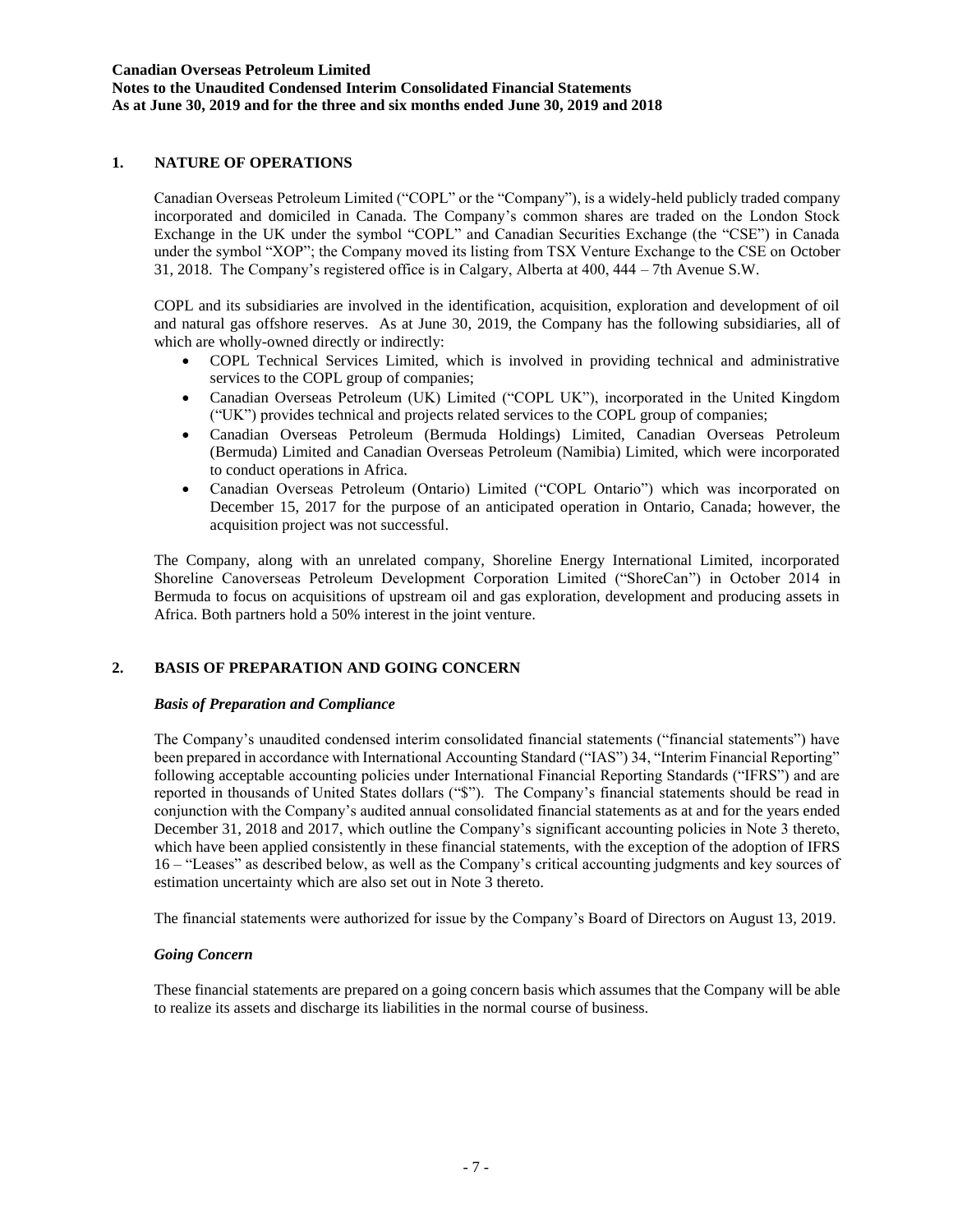#### **Canadian Overseas Petroleum Limited Notes to the Unaudited Condensed Interim Consolidated Financial Statements As at June 30, 2019 and for the three and six months ended June 30, 2019 and 2018**

# **2. BASIS OF PREPARATION AND GOING CONCERN (continued)**

#### *Going Concern (continued)*

Currently, the Company does not have material cash inflows and/or adequate financing to develop profitable operations. The Company is pursuing exploration projects and contracts that will require substantial additional financing before they are able to generate positive operating cash flows. Accordingly, the Company's continued successful operations are dependent on its ability to obtain additional financing. There is no assurance that the Company will be able to obtain adequate financing in the future or that such financing will be obtained on terms advantageous to the Company. The Company currently does not have sufficient cash flows to cover forecasted administrative expenses for 2019. With no assurance that financing will be obtained in 2019, there is material uncertainty that casts substantial doubt on the Company's ability to continue as a going concern. These financial statements do not give effect to adjustments that would be necessary to the carrying values and classifications of assets and liabilities should the Company be unable to continue as a going concern.

### *Restated Quarterly Comparatives*

In connection with UK share placings, the Company issues Broker's Warrants (the "Warrants"). The value of the Warrants is determined using Black Scholes and in years prior to 2018 was recorded as a derivative liability. In the fourth quarter of 2018, the Company reclassified (effective January 1, 2018) the derivative liability related to the Warrants to equity as the Warrants were issued in exchange for services and should be accounted for under IFRS 2. The 2017 amounts have not been restated as the amounts are not material. Under the previous classification, the derivative liability was revalued each reporting period through the income statement as a derivative gain or loss. The change in accounting treatment results in an impact to the Statement of Comprehensive Loss to account for the derivative gain (a portion of which was attributable to foreign exchange).

| Three months ended<br>(S 000's) | March<br>31, 2018<br>Reported | <b>March</b><br>31, 2018<br><b>Restated</b> | June<br>30, 2018<br>Reported   | June<br>30, 2018<br><b>Restated</b> | September<br>30, 2018<br>Reported | <b>September</b><br>30, 2018<br><b>Restated</b> |
|---------------------------------|-------------------------------|---------------------------------------------|--------------------------------|-------------------------------------|-----------------------------------|-------------------------------------------------|
| Pre-license costs               | 321<br>\$                     | S<br>321                                    | \$<br>$\overline{\phantom{a}}$ | \$<br>$\blacksquare$                | \$<br>130                         | \$<br><b>130</b>                                |
| Administrative expenses         | 1,254                         | 1,254                                       | 1,197                          | 1,197                               | 1,272                             | 1,272                                           |
| Depreciation                    | 5                             | 5                                           | 5                              | 5                                   | 5                                 | 5                                               |
| Interest income                 |                               | ٠                                           | (6)                            | <b>(6)</b>                          | (3)                               | (3)                                             |
| Derivative gain                 | (94)                          | ٠                                           | (34)                           |                                     | (130)                             |                                                 |
| Foreign exchange loss /         |                               |                                             |                                |                                     |                                   |                                                 |
| (gain)                          | (42)                          | (51)                                        | 139                            | 149                                 | (14)                              | (14)                                            |
| Loss on investment in joint     |                               |                                             |                                |                                     |                                   |                                                 |
| venture                         |                               |                                             | 13                             | 13                                  |                                   |                                                 |
| Net loss                        | 1.444                         | 1.529                                       | 1.314                          | 1.358                               | 1.260                             | 1,390                                           |

The impact of the Warrants reclassification on 2018 quarterly statements of loss is as follows: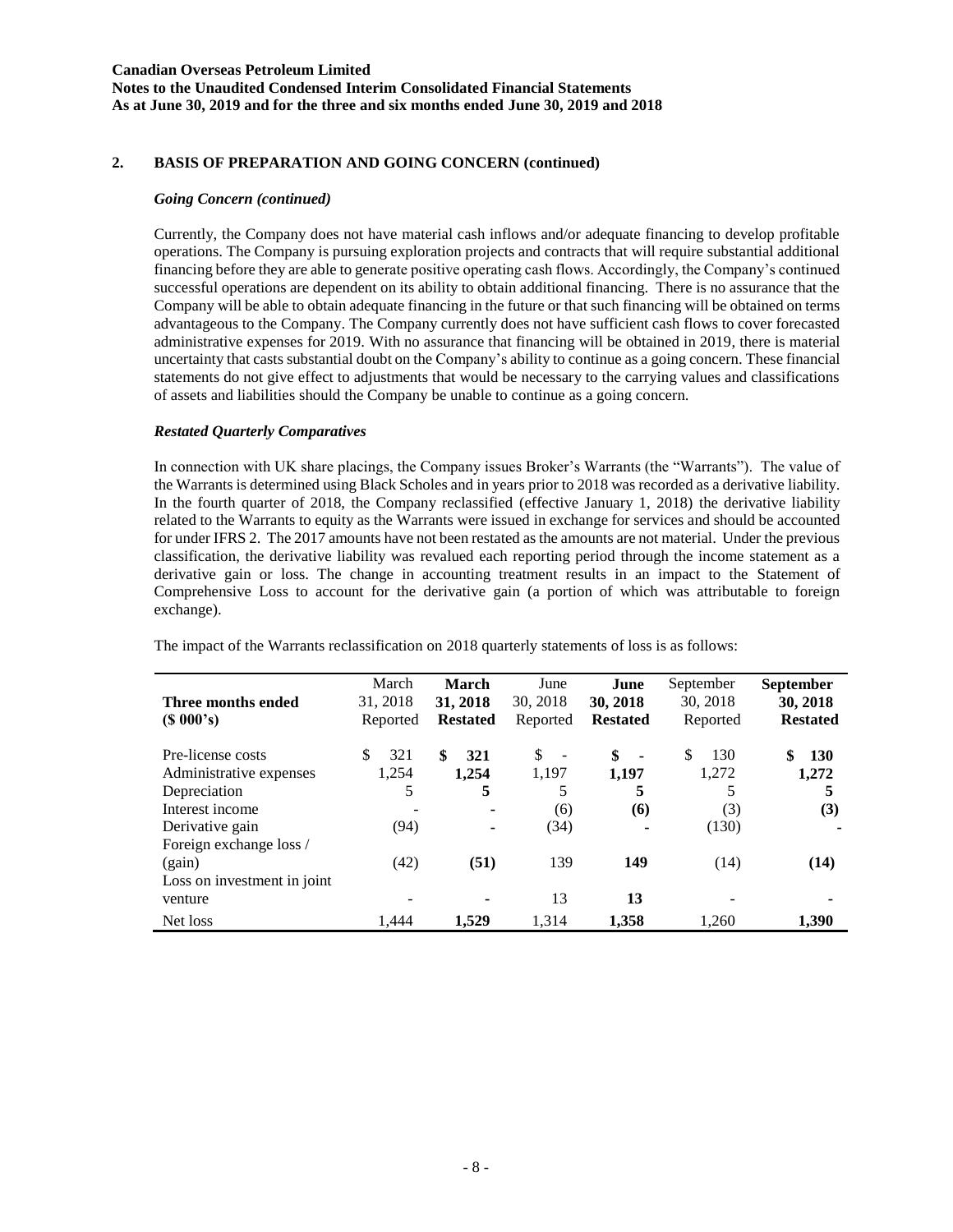### **Canadian Overseas Petroleum Limited Notes to the Unaudited Condensed Interim Consolidated Financial Statements As at June 30, 2019 and for the three and six months ended June 30, 2019 and 2018**

### **2. BASIS OF PREPARATION AND GOING CONCERN (continued)**

#### *Restated Quarterly Comparatives (continued)*

The impact of the Warrants reclassification on financial position as at 2018 quarter-ends is as follows:

| As at<br>(S 000's)                            | March<br>31, 2018<br>Reported | <b>March</b><br>31, 2018<br><b>Restated</b> |             | June<br>30, 2018<br>Reported | 30, 2018<br><b>Restated</b> | June        | September<br>30, 2018<br>Reported | September<br>30, 2018<br><b>Restated</b> |
|-----------------------------------------------|-------------------------------|---------------------------------------------|-------------|------------------------------|-----------------------------|-------------|-----------------------------------|------------------------------------------|
| <b>Total Assets</b>                           | \$<br>3,642                   |                                             | \$<br>3,642 | \$<br>2,223                  |                             | \$<br>2,223 | \$<br>3,970                       | \$<br>3,970                              |
| Current liabilities                           | 1,838                         |                                             | 1,838       | 1,594                        |                             | 1,594       | 1,300                             | 1,300                                    |
| Derivative liability<br>Shareholders' Equity: | 142                           |                                             |             | 98                           |                             |             | 71                                |                                          |
| Share capital                                 | 133,650                       | 133,650                                     |             | 133,650                      | 133,650                     |             | 136,948                           | 136,948                                  |
| Warrants                                      |                               |                                             | 227         |                              |                             | 227         |                                   | 330                                      |
| Contributed capital reserve                   | 50,394                        |                                             | 50,394      | 50,394                       | 50,394                      |             | 50,394                            | 50,394                                   |
| Deficit                                       | (180,039)                     |                                             | (180, 124)  | (181, 353)                   | (181, 482)                  |             | (182, 613)                        | (182, 872)                               |
| Accumulated other                             |                               |                                             |             |                              |                             |             |                                   |                                          |
| comprehensive loss                            | (2, 343)                      |                                             | (2,343)     | (2,160)                      | (2,160)                     |             | (2,130)                           | (2,130)                                  |
| Total liabilities and equity                  | 3,642                         |                                             | 3.642       | 2,223                        | 2,223                       |             | 3,970                             | 3,970                                    |

# *Adoption of IFRS 16 – "Leases"*

On January 1, 2019, the Company adopted IFRS 16 "Leases", which replaced IAS 17 "Leases". IFRS 16 eliminates the distinction between operating and financing leases and provides a single lessee accounting model that requires the lessee to recognize assets and liabilities for all leases on its balance sheet. Under IFRS 16, lessees must recognize a lease liability and a right-of-use asset for virtually all lease contracts. An optional exemption to recognize certain short-term leases and leases of low value can be applied by lessees. Leases to explore for or use oil or natural gas are specifically excluded from the scope of IFRS 16. For the lessor, the accounting remains essentially unchanged. The Company has used the following practical expedient as permitted by the standard:

Exemption for short-term leases that have a remaining lease term of less than 12 months as at January 1, 2019 and low value leases.

The adoption of IFRS 16 had no material impact on the Company's condensed interim consolidated financial statements.

### **3. INVESTMENT IN JOINT VENTURE**

The Company currently holds a 50% interest in a jointly controlled entity, ShoreCan, focusing on acquisitions of upstream oil and gas exploration, development and producing assets in sub-Saharan Africa. The determination of ShoreCan as a joint venture was based on ShoreCan's structure through a separate legal entity whereby neither the legal form nor the contractual arrangement give the owners rights to the assets and obligations for the liabilities within the normal course of business, nor does it give the rights to the economic benefits of the assets or responsibility for settling liabilities associated with the arrangement.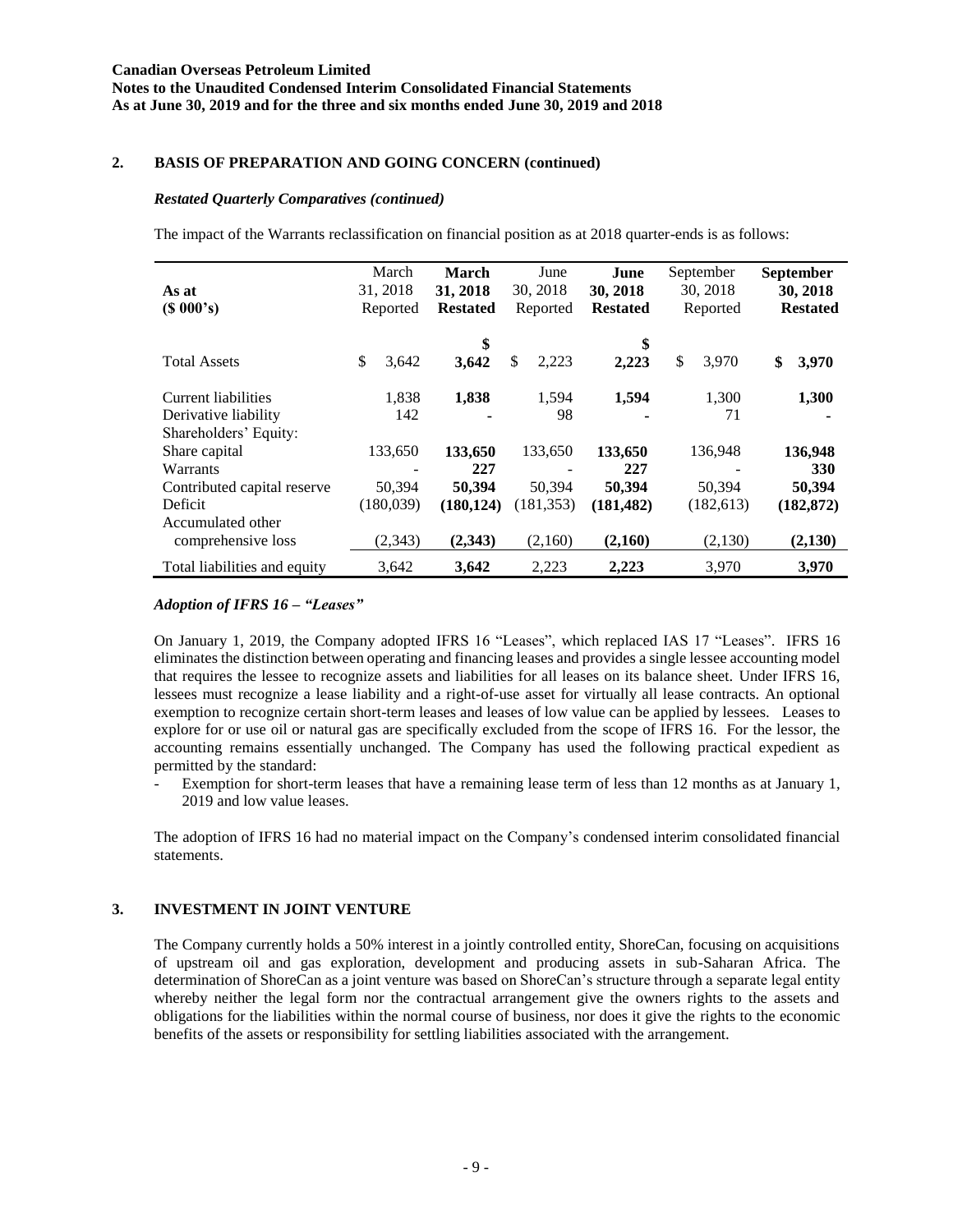**Notes to the Unaudited Condensed Interim Consolidated Financial Statements As at June 30, 2019 and for the three and six months ended June 30, 2019 and 2018**

## **3. INVESTMENT IN JOINT VENTURE (continued)**

The Company and its joint venture partner signed a funding agreement, effective October 24, 2014 (the "Funding Agreement") providing financial support as needed in proportion to its interest (50% each) in ShoreCan for ShoreCan's expenses and obligations. The Funding Agreement does not impose any guarantees from the Company and/or its joint venture partner. Amounts advanced to ShoreCan under the terms of the Funding Agreement are unsecured and payable on or before October 24, 2020 contingent upon ShoreCan generating its own cashflows. Interest is charged monthly at an annual rate of 3.0% above 12 month USD LIBOR.

From time to time the Company or its joint venture partner pay for ShoreCan's general and administrative expenses on behalf of the other partner. As at June 30, 2019, the Company had a receivable from its joint venture partner in respect of overpaid ShoreCan expenses of \$0.2 million that is recorded as a long term receivable.

#### *Nigeria*

On September 13, 2016, ShoreCan closed an acquisition of 80% of the issued share capital of Essar Exploration and Production Limited (Nigeria) ("Essar Nigeria"), a company which sole asset is a 100% interest in exploration license OPL 226 offshore Nigeria. ShoreCan paid a cash consideration of \$0.25 million and as part of the shareholder agreement, ShoreCan has agreed to cover the funding of Essar Nigeria's operations. As a party to a Production Sharing Contract ("PSC") signed with Nigerian National Petroleum Corporation ("NNPC") for OPL 226, Essar Nigeria is required to seek NNPC's consent for the transaction. The respective application has been made and the parties to the transaction are awaiting NNPC's reply. On October 2, 2018, NNPC granted a conditional approval of a twenty four months extension of the Phase-1 exploration period until October 1, 2020. The extension is subject to certain conditions, including submission of a performance bond of \$7 million that is required further to the PSC, to cover the Phase-1 exploration period work program at OPL 226. ShoreCan will provide security for the performance bond underwritten by a Nigerian Bank as required to be provided by Essar Nigeria.

In addition, ShoreCan has committed to invest up to a maximum of \$80 million into Essar Nigeria in the form of an interest-free shareholder loan. The funds will be used for Essar Nigeria operations and in particular, to cover work program obligations, including the costs of drilling one well under Phase-1 of the PSC.

In 2017, three ShoreCan representatives were appointed Directors of Essar Nigeria, gaining a majority on the Essar Nigeria board and legal control over Essar Nigeria. ShoreCan has assessed that the transaction does not meet criteria of a business acquisition as Essar Nigeria is in exploration/development stage. ShoreCan assessed the investment based on the fair values of Essar Nigeria's assets and liabilities upon obtaining control over Essar Nigeria. ShoreCan estimated a fair value of the Essar Nigeria loan to its previous parent at \$6 million (as compared to the loan face value of \$62.7 million as presented in Essar Nigeria audited financial statements as at December 31, 2016) as the shareholding agreement with Essar Nigeria provides for the repayment of this loan from anticipated future production. The loan is an interest free shareholder loan. Non-controlling interest ("NCI"), was recognized at the NCI proportionate share of net assets acquired.

Below are presented summarized unaudited consolidated statements of ShoreCan as at June 30, 2019 and results for the three and six months periods ended June 30, 2019.

As at the date of filing these financial statements, COPL has not provided any guarantee in respect of obligations, commitments and/or losses of either ShoreCan or Essar Nigeria.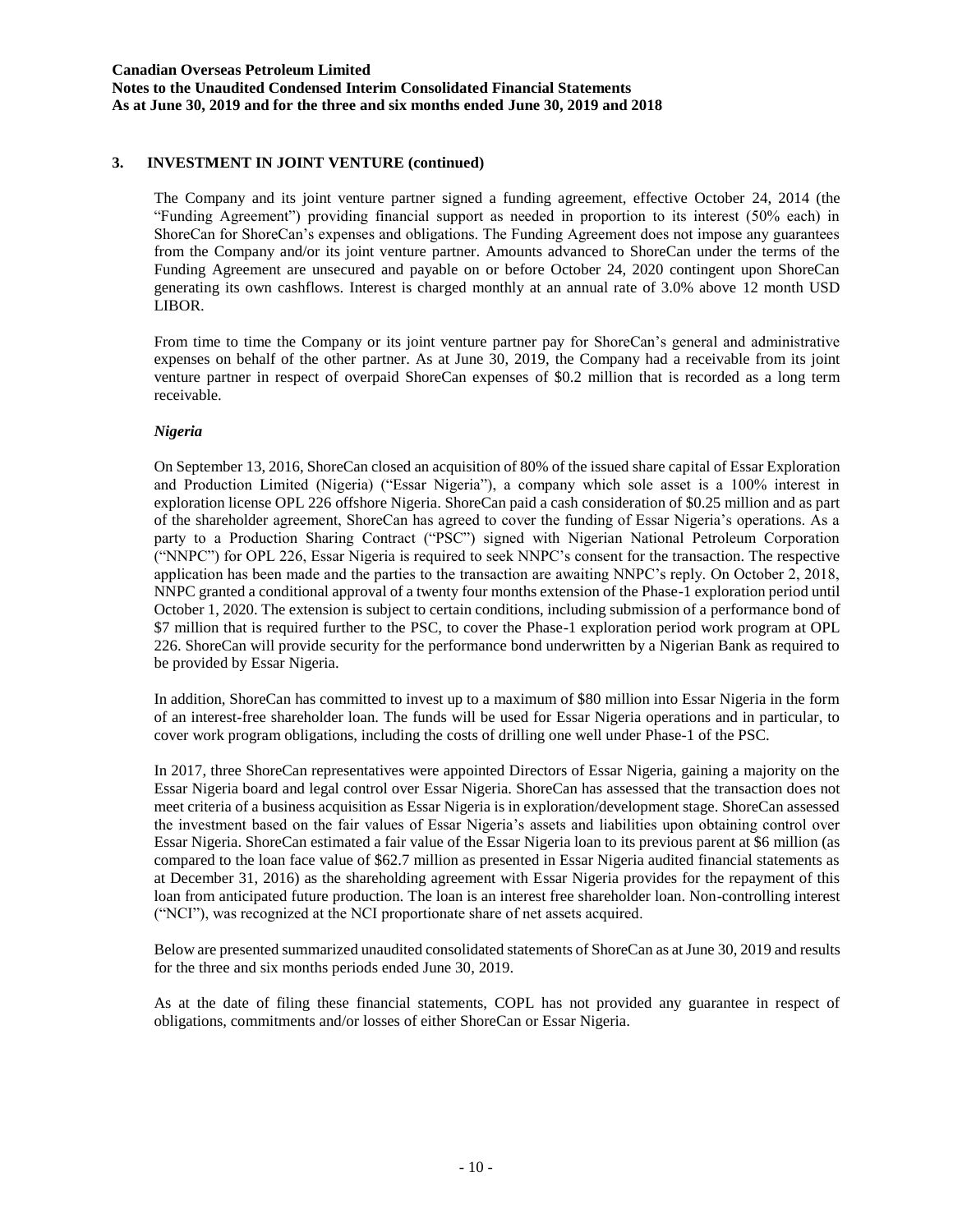**Notes to the Unaudited Condensed Interim Consolidated Financial Statements As at June 30, 2019 and for the three and six months ended June 30, 2019 and 2018**

## **3. INVESTMENT IN JOINT VENTURE (continued)**

#### *Nigeria (continued)*

**Summarized statement of comprehensive loss for investment in joint venture under equity accounting:**

| (\$000's)                            | Three months<br>ended<br><b>June 30, 2019</b> | Three months<br>ended<br>June 30, 2018 | Six months<br>ended<br><b>June 30, 2019</b> | Six months<br>ended<br>June 30, 2018 |
|--------------------------------------|-----------------------------------------------|----------------------------------------|---------------------------------------------|--------------------------------------|
| Revenues                             | \$                                            | \$                                     |                                             | S                                    |
| Expenses                             |                                               |                                        |                                             |                                      |
| General and administration           | (836)                                         | (914)                                  | (1,553)                                     | (1,492)                              |
|                                      | (836)                                         | (914)                                  | (1,553)                                     | (1,492)                              |
| Finance income                       |                                               |                                        |                                             |                                      |
| Foreign exchange gain / (loss)       | 3                                             |                                        | (1)                                         | 3                                    |
| Interest expense                     | (279)                                         | (233)                                  | (562)                                       | (443)                                |
|                                      | (276)                                         | (232)                                  | (563)                                       | (440)                                |
| Loss                                 | (1,112)                                       | (1,146)                                | (2,116)                                     |                                      |
|                                      |                                               |                                        |                                             | (1,932)                              |
| Non-controlling interest             | 62                                            | 70                                     | 114                                         | 118                                  |
| <b>Net Loss</b>                      | (1,050)                                       | (1,076)                                | (2,002)                                     |                                      |
|                                      |                                               |                                        |                                             | (1,814)                              |
| Share of equity investment (percent) | 50%                                           | 50%                                    | 50%                                         | 50%                                  |
| Company's share of net loss          | \$<br>(525)                                   | \$<br>(538)                            | \$<br>(1,001)                               | \$<br>(907)                          |

During the six months ended June 30, 2019, the Company and its subsidiaries charged ShoreCan management and technical services of \$0.9 million (2018 - \$0.7 million), including \$0.3 million of costs that were allocated to exploration and evaluation assets (2018 – \$0.06 million) and charged an interest expense of \$0.3 million (2018- \$0.2 million).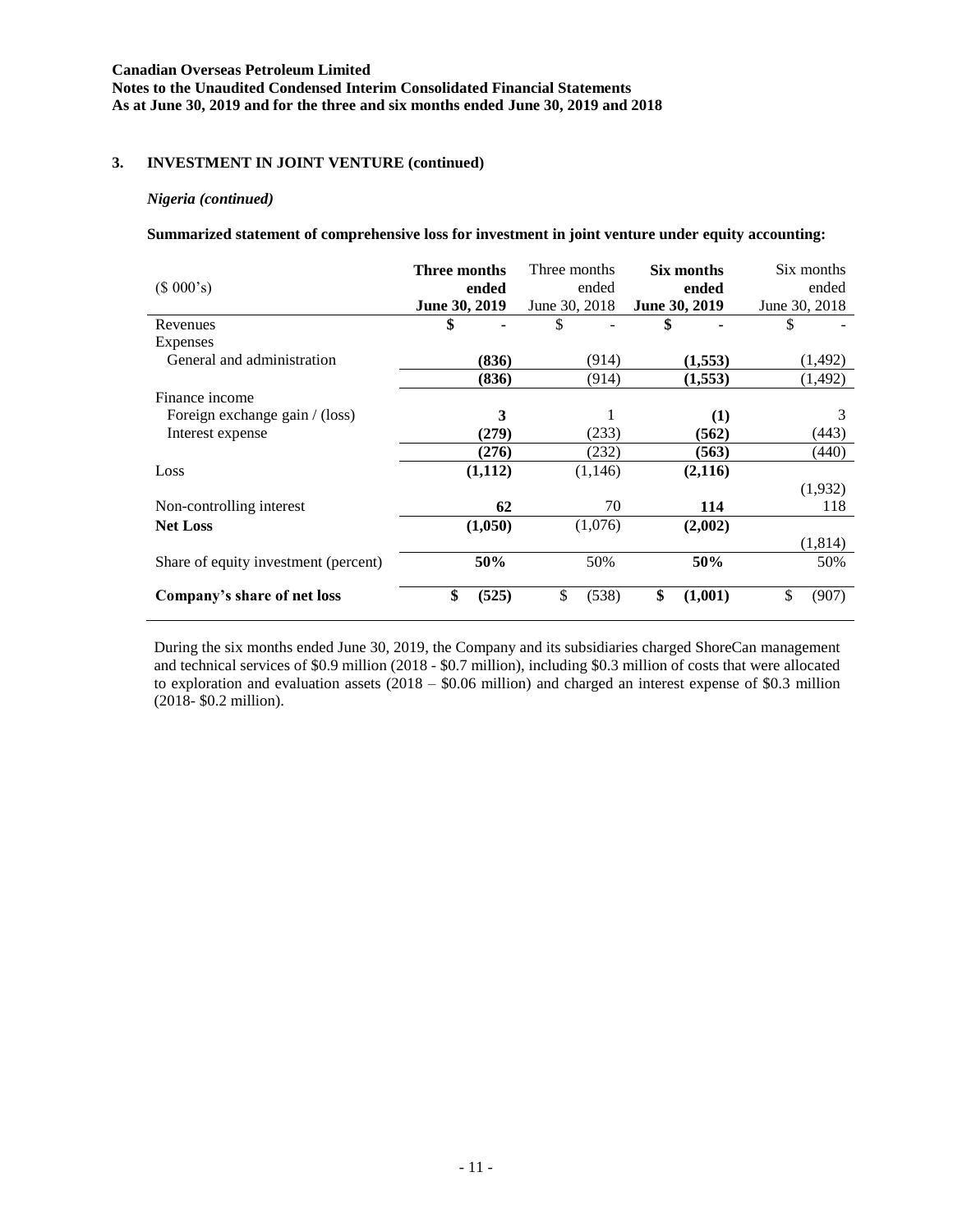**Notes to the Unaudited Condensed Interim Consolidated Financial Statements As at June 30, 2019 and for the three and six months ended June 30, 2019 and 2018**

### **3. INVESTMENT IN JOINT VENTURE (continued)**

#### *Nigeria (continued)*

#### **Carrying value of investment in joint venture under equity accounting:**

| Statement of financial position<br>(\$000's) | <b>June 30,</b><br>2019<br>(unaudited) | December 31,<br>2018<br>(unaudited) |
|----------------------------------------------|----------------------------------------|-------------------------------------|
| <b>Assets</b>                                |                                        |                                     |
| Current                                      |                                        |                                     |
| Cash and cash equivalents                    | \$<br>1                                | \$                                  |
| Accounts Receivable & prepaid expenses       | 4                                      | $\overline{4}$                      |
|                                              | 5                                      | $\overline{5}$                      |
| Exploration and evaluation assets            | 9,722                                  | 9,431                               |
|                                              | \$<br>9,727                            | \$<br>9,436                         |
| <b>Liabilities</b><br>Current                |                                        |                                     |
| Accounts payable and accrued liabilities     | 2,881                                  | 2,729                               |
| Long Term loan to NCI                        | 6,171                                  | 6,171                               |
| ShoreCan Partners' loan                      | 21,897                                 | 19,642                              |
|                                              | \$<br>30,949                           | \$<br>28,542                        |
| <b>Equity</b>                                |                                        |                                     |
| Non-controlling interest                     | (1,121)                                | (1,007)                             |
| Deficit                                      | (20, 101)                              | (18,099)                            |
|                                              | \$<br>(21, 222)                        | \$<br>(19,106)                      |

#### **Reconciliation of carrying amount of net investment in joint venture:**

| <b>Carrying amount - Opening</b>               | $\overline{\phantom{a}}$ |     |
|------------------------------------------------|--------------------------|-----|
| Increases in net investment in joint venture   |                          |     |
| during the period                              |                          | 43  |
| Loss recognized on investment in joint venture |                          | (43 |
| <b>Carrying amount - Ending</b>                | ٠                        |     |

As at June 30, 2019, ShoreCan's non-current liabilities included \$11.0 million due to the Company under the terms of the Funding Agreement (December 31, 2018 - \$9.8 million).

For the six months ended June 30, 2019, the Company's share of ShoreCan's losses of \$1.0 million (six months ended June 30, 2018 - \$0.9 million) exceed the Company's Net Investment of \$1,000 for this period (\$13,000 for six months ended June 30, 2018). Accordingly, under the equity method, the Company recognized its share of ShoreCan's losses of \$1,000 for the six months ended June 30, 2019 (\$13,000 for six months ended June 30, 2018).

As at June 30, 2019, the Company's share in ShoreCan's accumulated losses is \$10.0 million (December 31, 2018 - \$9.0 million). Unrecognized accumulated losses on the investment as of June 30, 2019 are \$9.0 million including \$1.0 million of unrecognized losses for the six months ended June 30, 2019.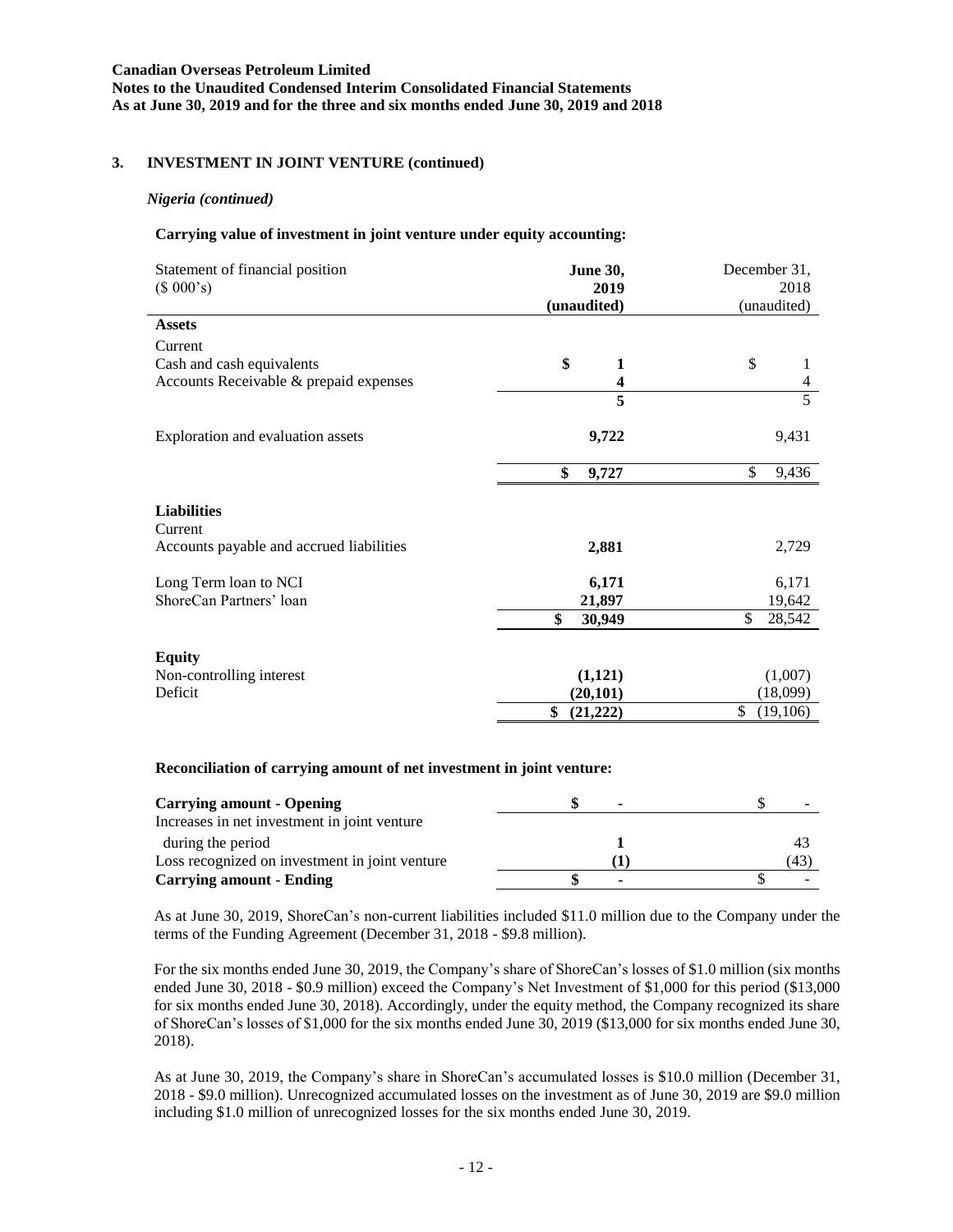# **4. CASH AND CASH EQUIVALENTS**

| $(S\ 000's)$         | June 30, 2019 | December 31, 2018 |
|----------------------|---------------|-------------------|
| Cash                 | 619           | 1,768             |
| Credit card deposits | 54            | 88                |
|                      | 673           | 1,856             |

Cash balances earn interest, whenever possible, at floating rates based on daily bank deposit rates.

Credit card deposits are bank deposits that cover the maximum credit limit available for corporate credit cards.

The fair value of cash and cash equivalents was \$0.7 million as at June 30, 2019 (\$1.9 million as at December 31, 2018). The Company deposits its cash with reputable Canadian and Bermuda banks. The Company did not have any overdraft facilities in place as at June 30, 2019, and December 31, 2018.

### **5. SHARE CAPITAL**

### **a) Authorized and Issued Common Shares**

#### **Authorized**

An unlimited number of common voting shares (the "Common Shares") without nominal or par value and an unlimited number of preferred shares, issuable in series.

#### Issued

The issued share capital is as follows:

|                                                           | Number of<br><b>Common Shares</b> | Amount<br>(S 000's) |
|-----------------------------------------------------------|-----------------------------------|---------------------|
| Balance, January 1, 2018                                  | 1,523,139,350                     | \$133,650           |
| Issued pursuant to UK August Placement                    | 895,523,000                       | 3,891               |
| Issued pursuant to Private Placement                      | 41,310,913                        | 180                 |
| Issued as a payment of introduction fee.                  | 26,779,200                        | 107                 |
| Share issue costs                                         |                                   | (886)               |
| <b>Balance, December 31, 2018</b>                         | 2,486,752,463                     | \$136,942           |
| Issued pursuant to UK June Placing (First Tranche)        | 429,200,000                       | 545                 |
| Issued pursuant to UK June Placing (Second Tranche)       | 67,800,000                        | 86                  |
| Share issue costs                                         |                                   | (245)               |
| Fair value of warrants that expired unexercised (Note 5b) |                                   | 179                 |
| <b>Balance, June 30, 2019</b>                             | 2,983,752,463                     | 137,507             |

On June 5, 2019, the Company closed a first tranche of UK June Placing of 429,200,000 Common Shares at a price of GBP 0.001 (\$0.0013) for gross proceeds of GBP 0.4 million (\$0.5 million) (the "UK June Placing – First Tranche"). Following the first tranche on June 24, 2019, the Company closed a second tranche of UK June Placing of 67,800,000 Common Shares at a price of GBP 0.001 (\$0.0013) for gross proceeds of GBP 0.07 million (\$0.09 million) (the "UK June Placing – Second Tranche"). The broker was paid a cash commission of GBP 0.03 million (\$0.04 million) representing 6.0% of the gross proceeds of the UK June Placing. Other expenses (mainly legal, stock exchange and regulatory fees) amounted to approximately GBP 0.2 million (\$0.2 million). The Company will use net proceeds from the UK June Placing of approximately \$0.4 million mainly to finance its administrative expenses.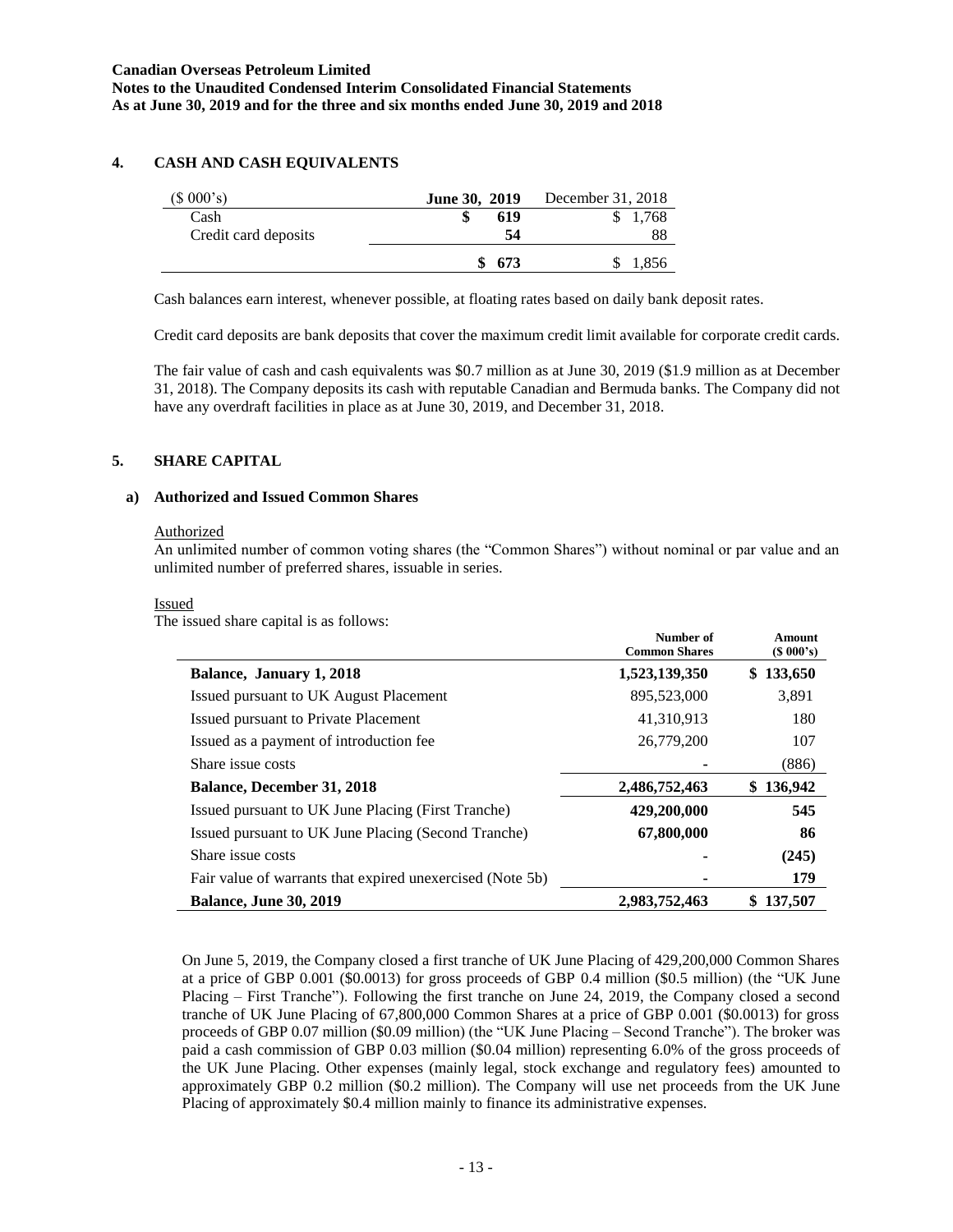**Notes to the Unaudited Condensed Interim Consolidated Financial Statements As at June 30, 2019 and for the three and six months ended June 30, 2019 and 2018**

# **5. SHARE CAPITAL (continued)**

#### **a) Authorized and Issued Common Shares (continued)**

In connection with the UK June Placing, the Company also issued 4,970,000 warrants to its broker (the "2019 Broker's Warrants") as compensation warrants. Each Broker's Warrant entitles the holder thereof to purchase one Common Share of the Company at an exercise price of GBP 0.0015 (\$0.0019) per Common Share on or before June 4, 2021. The fair value of the Broker's Warrants estimated at \$2,000 (using a Black-Scholes option pricing model) was recognized as equity and netted against proceeds from UK June Placing (as share issue costs).

The following assumptions were used for Black-Scholes option pricing model to estimate the fair value of the Broker's Warrants at the date of issue:

|                               | June 5, 2019 |
|-------------------------------|--------------|
|                               |              |
| Risk-free interest rate       | 0.58%        |
| Weighted average life (years) | 2.0          |
| Expected volatility           | 90%          |
| Expected dividend yield       | 0%           |

#### **b) Warrants**

A summary of the Company's share purchase warrants outstanding at June 30, 2019 is as follows:

| (\$000's)                                                      | Number of<br>Warrants | Weighted<br>Average<br><b>Exercise</b><br>Price* | Fair<br>Value of<br>Warrants | <b>Expiry Date</b>                     |
|----------------------------------------------------------------|-----------------------|--------------------------------------------------|------------------------------|----------------------------------------|
| Balance, January 1, 2018                                       | 174,032,188           | \$0.0530                                         | \$                           |                                        |
| Reclassification of June and October 2017<br>Broker's Warrants |                       |                                                  | 227                          | (June 12, 2019 to<br>October 16, 2019) |
| Issued August 2018 UK Placing Broker's<br>Warrants             | 53,731,380            | 0.0043                                           | 103                          | August 30, 2020                        |
| Expired 2016 Non-Brokered Warrants                             | (14,605,000)          | 0.0693                                           |                              |                                        |
| Expired 2016 Finder's Warrants                                 | (1,177,114)           | 0.0510                                           |                              |                                        |
| Expired 2016 Broker's Warrants                                 | (99,016,868)          | 0.0749                                           |                              |                                        |
| Expired 2016 Agents' Warrants                                  | (5,233,206)           | 0.0552                                           |                              |                                        |
| Balance, December 31, 2018                                     | 107,731,380           | \$0.0063                                         | \$<br><b>330</b>             | (June 12, 2019 to<br>August 30, 2020)  |
| Issued June 2019 UK Placing Broker's<br>Warrants               | 4,970,000             | 0.0015                                           | $\overline{2}$               | June 5, 2021                           |
| Expired June 2017 Broker's Warrants                            | (39,000,000)          | 0.0064                                           | (179)                        | June 12, 2019                          |
| <b>Balance, June 30, 2019</b>                                  | 73,701,380            | \$0.0060                                         | \$<br>153                    | (October 16, 2019 to<br>June 5, 2021)  |

\*The weighted average exercise price has been converted in USD based on the foreign exchange rate in effect at the date of issuance.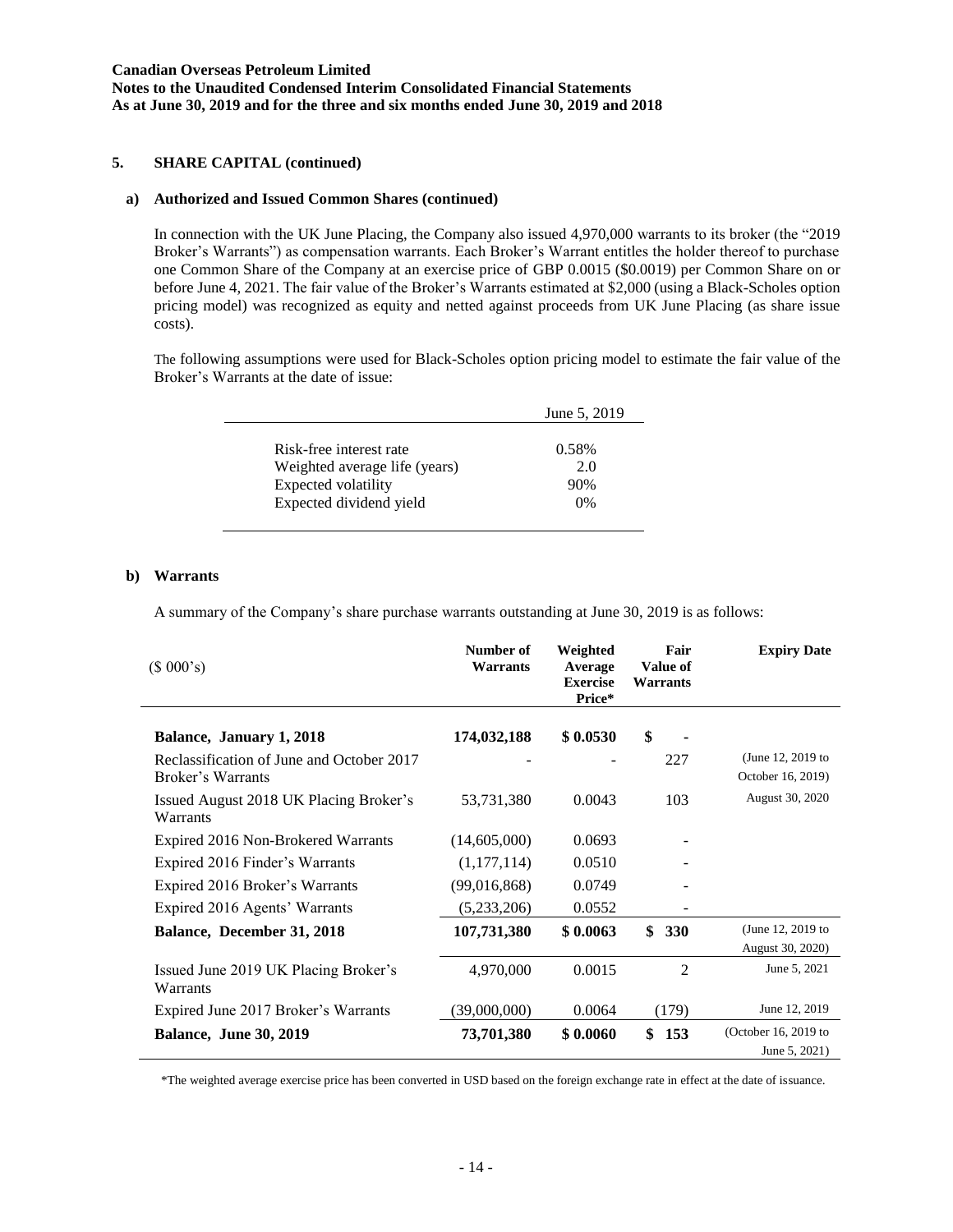#### **Canadian Overseas Petroleum Limited Notes to the Unaudited Condensed Interim Consolidated Financial Statements As at June 30, 2019 and for the three and six months ended June 30, 2019 and 2018**

### **5. SHARE CAPITAL (continued)**

#### **c) Incentive Stock Options**

The Company has a stock option plan where the number of Common Shares reserved under the plan shall not exceed 10% of the issued and outstanding Common Shares and the number reserved for any one individual may not exceed 5% of the issued and outstanding shares. Exercise prices for stock options granted are determined by the closing market price on the day before the date of grant.

There were no changes to the Company's stock option plan, no stock options were granted, exercised and/or expired and 110,000 stock options were forfeited during the six months ended June 30, 2019. As at June 30, 2019, a total of 107,405,000 stock options to purchase Common Shares were outstanding, having a weighted average exercise price of \$0.04 per share and a remaining weighted average contractual life of 2.8 years.

| (\$000's)                                        | Number of<br><b>Options</b> | Weighted Avg.<br><b>Exercise Price*</b> | <b>Contributed</b><br><b>Capital Reserve</b> |
|--------------------------------------------------|-----------------------------|-----------------------------------------|----------------------------------------------|
| Balance, January 1, 2018                         | 115,240,000                 | \$0.06                                  | \$50,394                                     |
| Expired                                          | (7,725,000)                 | 0.23                                    |                                              |
| <b>Balance and exercisable December 31, 2018</b> | 107,515,000                 | \$0.04                                  | 50,394<br>\$                                 |
| Forfeited                                        | (110,000)                   | 0.04                                    |                                              |
| Balance and exercisable June 30, 2019            | 107,405,000                 | \$0.04                                  | 50,394                                       |

\*The weighted average exercise price has been converted in USD based on the foreign exchange rate in effect at the date of issuance.

# **6. COMMITMENTS AND CONTRACTUAL OBLIGATIONS**

As at June 30, 2019, the Company has the following commitments:

| (\$000's)    | Total | Less than<br>One Year | <b>One to Three</b><br><b>Years</b> | <b>Four to Five</b><br>Years | <b>After Five</b><br>Years |
|--------------|-------|-----------------------|-------------------------------------|------------------------------|----------------------------|
| Office lease | 168   | 168                   | $\overline{\phantom{0}}$            | $\overline{\phantom{0}}$     | $\overline{\phantom{0}}$   |

The Company is committed under operating lease agreements for the rental of office space in Calgary, Canada. The approximate total lease payments are \$0.2 million and are payable over the next four months.

#### **7. FINANCIAL INSTRUMENTS**

The Company measures financial assets and financial liabilities at fair value on initial recognition, which is typically the transaction price unless a financial instrument contains a significant financing component. Measurement in subsequent periods depends on the financial instrument's classification, as described below.

- Fair value through profit or loss: Financial instruments designated at fair value through profit or loss are initially recognized and subsequently measured at fair value with changes in those fair values immediately charged to the statements of comprehensive income. The Company does not have any financial instruments under this classification.
- Amortized cost: Financial instruments designated as amortized cost are initially recognized at fair value, net of directly attributable transaction costs, and are subsequently measured at amortized cost using the effective interest method. Financial instruments under this classification include cash, accounts receivable, accounts payable and accrued liabilities.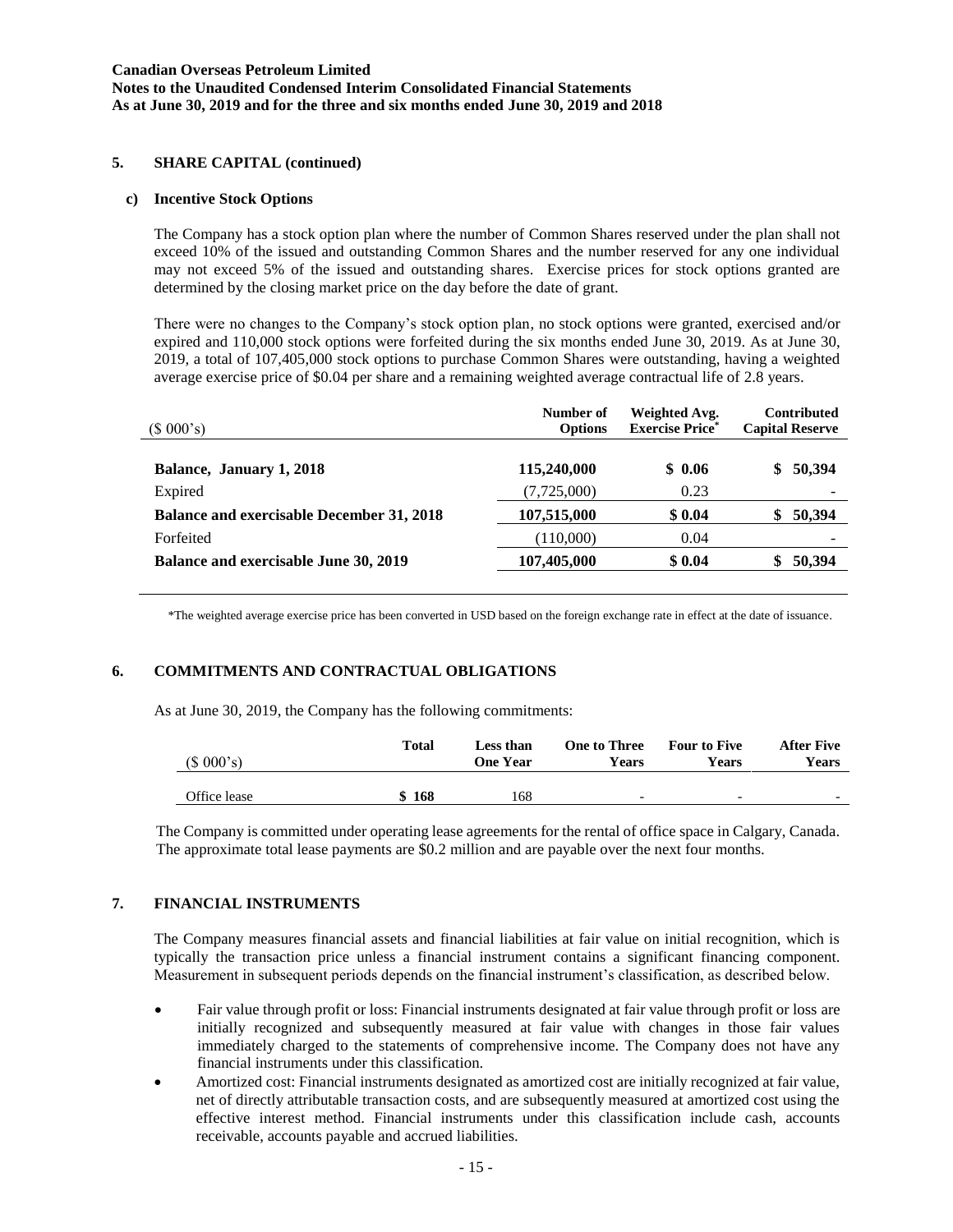# **7. FINANCIAL INSTRUMENTS (continued)**

• Fair value through other comprehensive income: Financial instruments designated as fair value through other comprehensive income are initially recognized at fair value, net of directly attributable transaction costs, and are subsequently measured at fair value with changes in fair value recognized in other comprehensive income, net of tax. The Company does not have any financial instruments under this classification.

### *Impairment of financial assets*

The Company recognizes loss allowances for expected credit losses on its financial assets measured at amortized cost. Expected credit losses exist if one or more loss events occur after initial recognition of the financial asset which has an impact on the estimated future cash flows of the financial asset and that impact can be reliably measured. The Company uses a combination of historical and forward-looking information to determine the appropriate expected credit loss. The carrying amount of the asset is reduced through the use of an allowance account, and the loss is recognized in general and administrative expenses.

### **a) Foreign exchange risk**

To mitigate a portion of its exposure and to the extent it is feasible, the Company keeps its funds in currencies applicable to its known short-term obligations.

Cash and cash equivalents includes amounts denominated in the following foreign currencies:

|                             | <b>June 30, 2019</b> | December 31, 2018 |
|-----------------------------|----------------------|-------------------|
| <b>Great British Pounds</b> | 396                  | 952               |
| Canadian Dollars            | 157                  | 867               |

### **(b) Credit risk**

The Company's accounts receivable include mainly amounts due from its partner in ShoreCan as well as accounts receivable in respect of travel advances provided to the Company's employees. The Company believes there is no unusual exposure associated with these receivables. No amounts are considered to be past due and no allowance for doubtful accounts has been recorded in the accounts. As at June 30, 2019, the Company holds \$0.7 million of cash and cash equivalents with Canadian and Bermuda chartered banks (December 31, 2018 - \$1.9 million).

#### **(c) Interest rate risk**

The Company's policy is to keep its cash, whenever possible, in interest bearing accounts with its banking institutions. The Company periodically monitors the interest rates offered and is satisfied with the credit ratings of its banks.